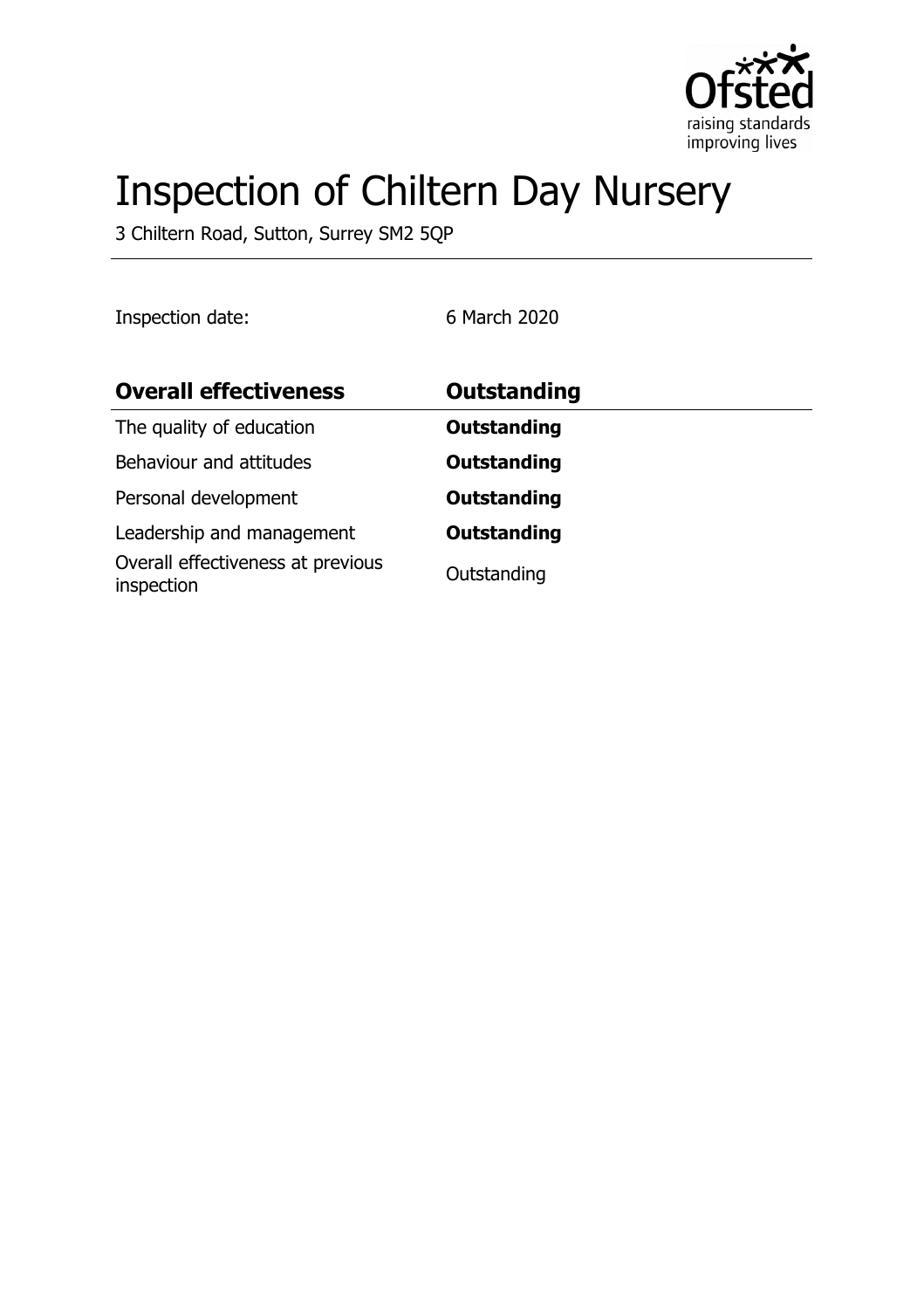

## **What is it like to attend this early years setting?**

#### **The provision is outstanding**

The manager and staff provide an exceedingly warm, welcoming and homely environment where children make excellent progress. Staff know the children very well. They have put in place carefully planned settling-in arrangements which are adapted to meet the needs of individual children. The setting's ethos, 'home from home', is highly evident throughout the nursery. Relationships between adults and children alike are exceptionally warm and positive.

This is a happy, inclusive and nurturing environment where children are able to take measured risks. Staff have very high expectations of what every child can achieve. Children respond positively to adults' encouragement. They thrive and flourish on the praise they receive from staff and show excitement in their learning and joy in their achievements.

Staff are extremely positive role models and have high expectations for children's behaviour, which is exemplary. Children respond to adult instructions and thrive on their encouragement. They move sensibly in and out of rooms, supported by familiar and well-established routines. Children are highly engaged in their learning and sustain interest and focus during adult-led activities.

#### **What does the early years setting do well and what does it need to do better?**

- $\blacksquare$  Leaders and managers continuously strive for improvement. They positively inspire staff and are highly productive in addressing training and development needs. Managers support the continuing professional development of all staff effectively and monitor the significant impact this has on children's progress.
- $\blacksquare$  Staff are highly reflective and consistently seek to improve practice further. They work alongside their counterparts from two other nurseries to identify practice, which has a strong, positive impact on children's development.
- $\blacksquare$  Staff provide awe-inspiring experiences that are carefully planned and presented, taking into account each child's needs and interests.
- $\blacksquare$  A highly effective key-person system ensures staff know the children well and can plan appropriately to support the next steps in their learning. Staff have a clear understanding of each child's starting point and what they need to learn next in order to progress. Younger children especially form strong attachments with their allocated key person.
- Children's language skills are highly impressive and well supported. They express their feelings and emotions freely.
- Staff know each individual child exceptionally well. They have a deep knowledge of the needs of the children. Relationships are extremely well established. Children know and trust all the adults in the setting.
- $\blacksquare$  Staff make full use of the wider community to support children's understanding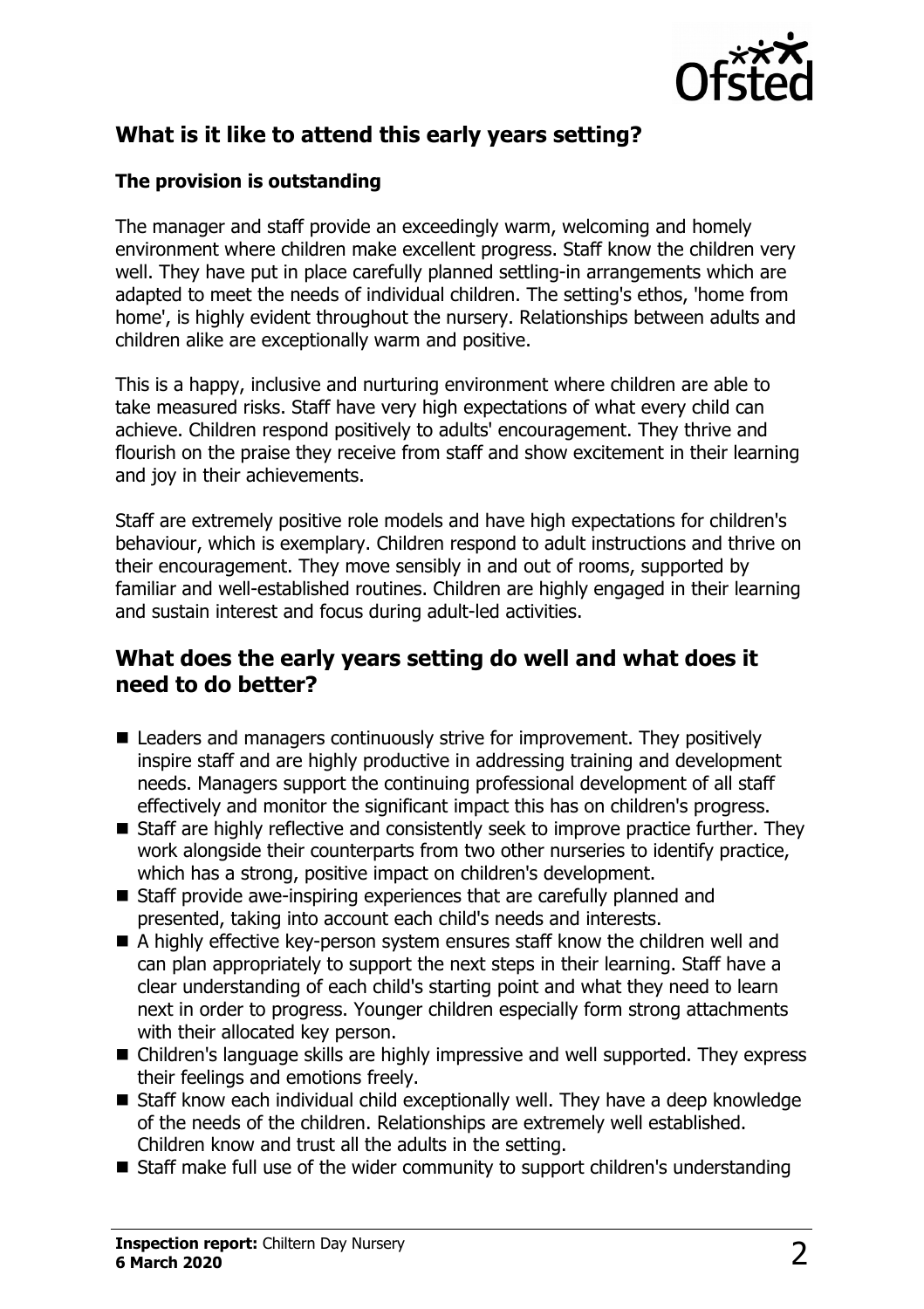

of the world. Recently, for example, they acquired knowledge of what builders do as they visited a local building site. They created a replica of the building site in the nursery garden and children eagerly engage in role playing builders.

- $\blacksquare$  The behaviour and attitudes of the children is exceptional. Children are highly motivated. They are confident when taking risks and when trying new things. Children are encouraged and supported to experiment and taste new food. The youngest children show a high level of trust in the adults when learning to walk.
- Children are polite, courteous and kind. They are respectful of each other and of adults. They mirror adults' kindness towards each other. For example, children say 'please' and 'thank you' during mealtimes and during play activities, for example when asking for a turn with a toy.
- $\blacksquare$  The curriculum is fully embedded. Staff plan effective and innovative learning opportunities, supporting children to make excellent progress. Staff intervene effectively not only for children to secure, and in most cases deepen, their understanding. Staff make full use of resources, both indoors and outdoors, to create a wealth of learning opportunities for children.
- $\blacksquare$  Staff work exceptionally well with parents to ensure they know and understand how their children are developing. This allows parents to extend their children's learning at home. As a result, all children make outstanding progress in all areas of their development.
- Children's home languages are recognised, valued, supported and celebrated. Opportunities are provided for children to look at books in different languages, and parents are invited to the setting to read to the children.
- Staff prepare children for school exceptionally well and encourage them to become confident learners and independent in self-care. Children are well supported with toilet training, putting on their coat and shoes and feeding themselves. They are confident in choosing resources to support their learning.

# **Safeguarding**

The arrangements for safeguarding are effective.

Safeguarding is a high priority for all staff. The manager ensures all staff complete effective safeguarding training and are kept up to date with safeguarding issues. Discussions with staff reflect a deep understanding of their safeguarding responsibilities and the actions they need to take when concerns arise. Rigorous recruitment and vetting procedures are securely in place to ensure staff are suitable in their role to care for children and ensure their welfare. Robust induction procedures ensure all staff have a clear understanding of the policies and procedures to follow. Regular risk assessments are carried out to ensure all areas of the nursery are safe and secure.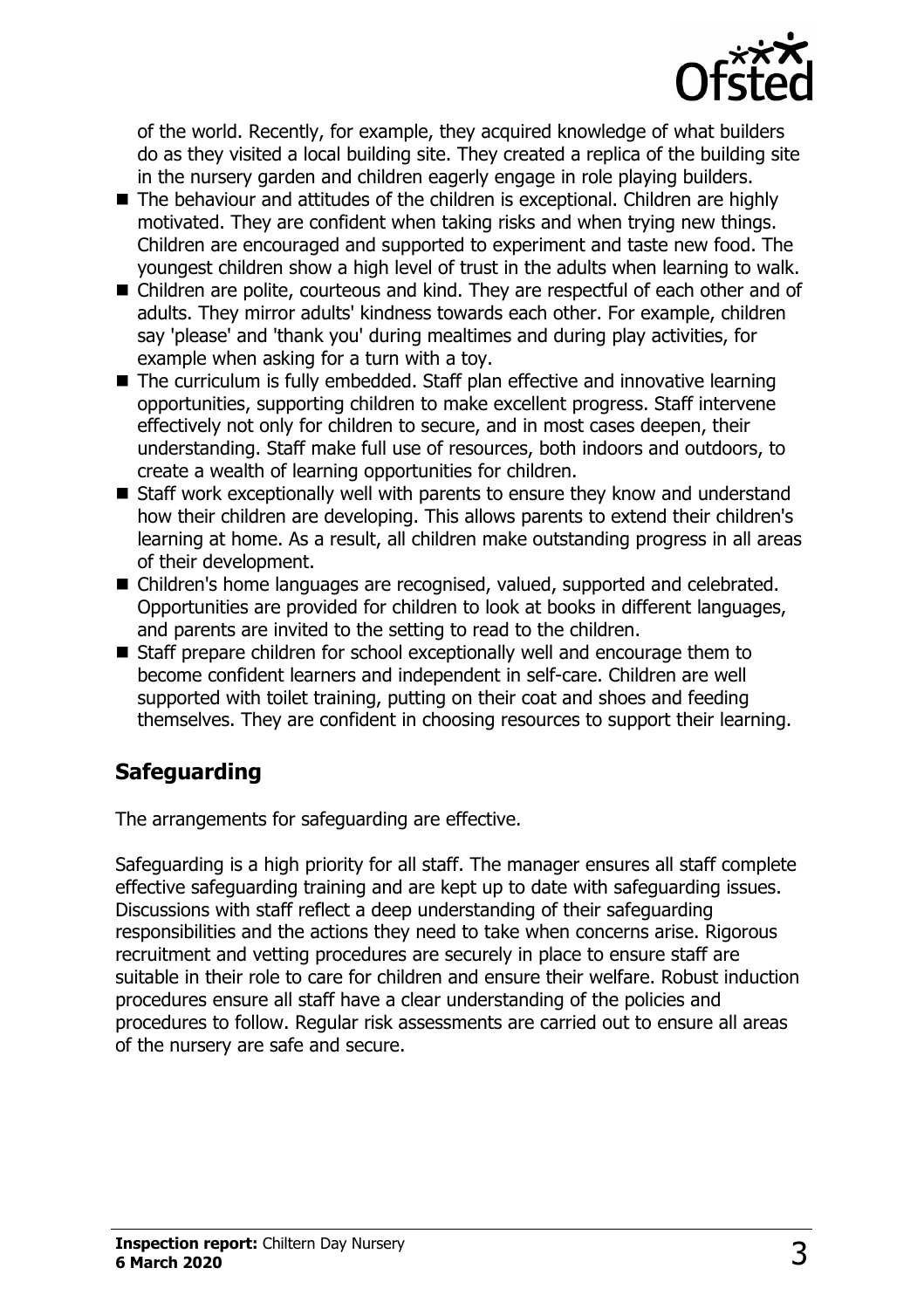

| <b>Setting details</b>                         |                                                                                      |
|------------------------------------------------|--------------------------------------------------------------------------------------|
| Unique reference number                        | EY250794                                                                             |
| <b>Local authority</b>                         | Sutton                                                                               |
| <b>Inspection number</b>                       | 10128407                                                                             |
| <b>Type of provision</b>                       | Childcare on non-domestic premises                                                   |
| <b>Registers</b>                               | Early Years Register, Compulsory Childcare<br>Register, Voluntary Childcare Register |
| Day care type                                  | Full day care                                                                        |
| Age range of children at time of<br>inspection | $1$ to $4$                                                                           |
| <b>Total number of places</b>                  | 22                                                                                   |
| Number of children on roll                     | 43                                                                                   |
| Name of registered person                      | <b>Chiltern Nurseries Limited</b>                                                    |
| Registered person unique<br>reference number   | RP903079                                                                             |
| <b>Telephone number</b>                        | 020 8643 6831                                                                        |
| Date of previous inspection                    | 16 July 2014                                                                         |

### **Information about this early years setting**

Chiltern Day Nursery registered in 2002 and is one of three nurseries run by Chiltern Nurseries Ltd. It operates from a converted single-storey residential building in the London Borough of Sutton. The nursery is open each weekday from 8am to 6pm, for 51 weeks of the year. It receives funding for the provision of free early education to children aged three and four years. There are 11 members of staff who work with the children, including the manager. Of these, six hold relevant qualifications at level 3.

## **Information about this inspection**

**Inspector** Katie McCarthy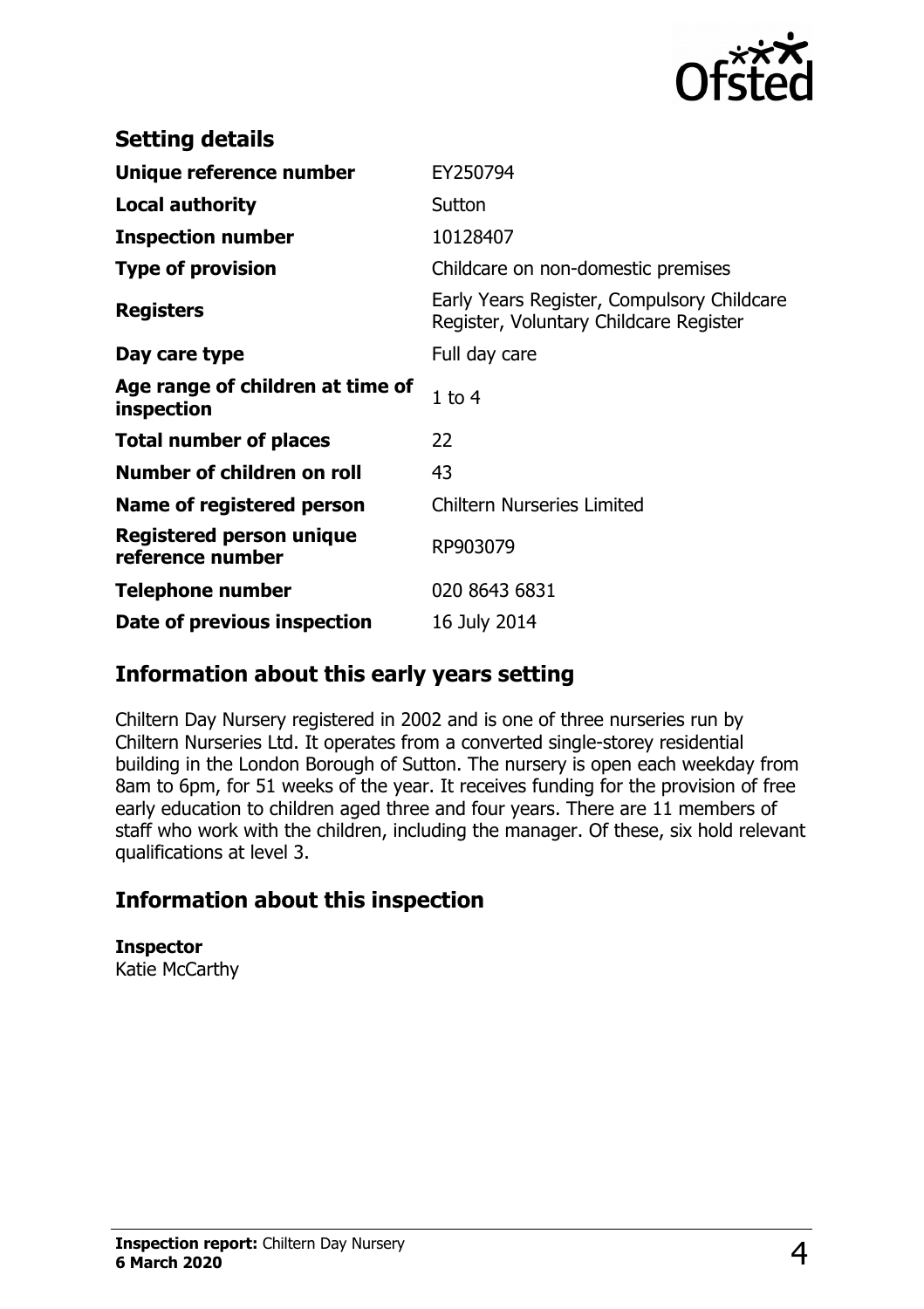

#### **Inspection activities**

- $\blacksquare$  The inspector completed a learning walk with the manager to discuss the curriculum and children's learning.
- $\blacksquare$  The inspector held discussions with staff, children and parents at appropriate times during the inspection to take their views into consideration.
- $\blacksquare$  The inspector conducted a joint observation with the nursery manager.
- $\blacksquare$  The inspector observed staff interaction with the children during indoor and outdoor play and at lunch and snack times.
- $\blacksquare$  The inspector held a meeting with the nursery manager and the provider.
- The inspector looked at a sample of the nursery's documents. This included evidence of staff suitability and training.

We carried out this inspection under sections 49 and 50 of the Childcare Act 2006 on the quality and standards of provision that is registered on the Early Years Register. The registered person must ensure that this provision complies with the statutory framework for children's learning, development and care, known as the early years foundation stage.

If you are not happy with the inspection or the report, you can [complain to Ofsted.](http://www.gov.uk/complain-ofsted-report)